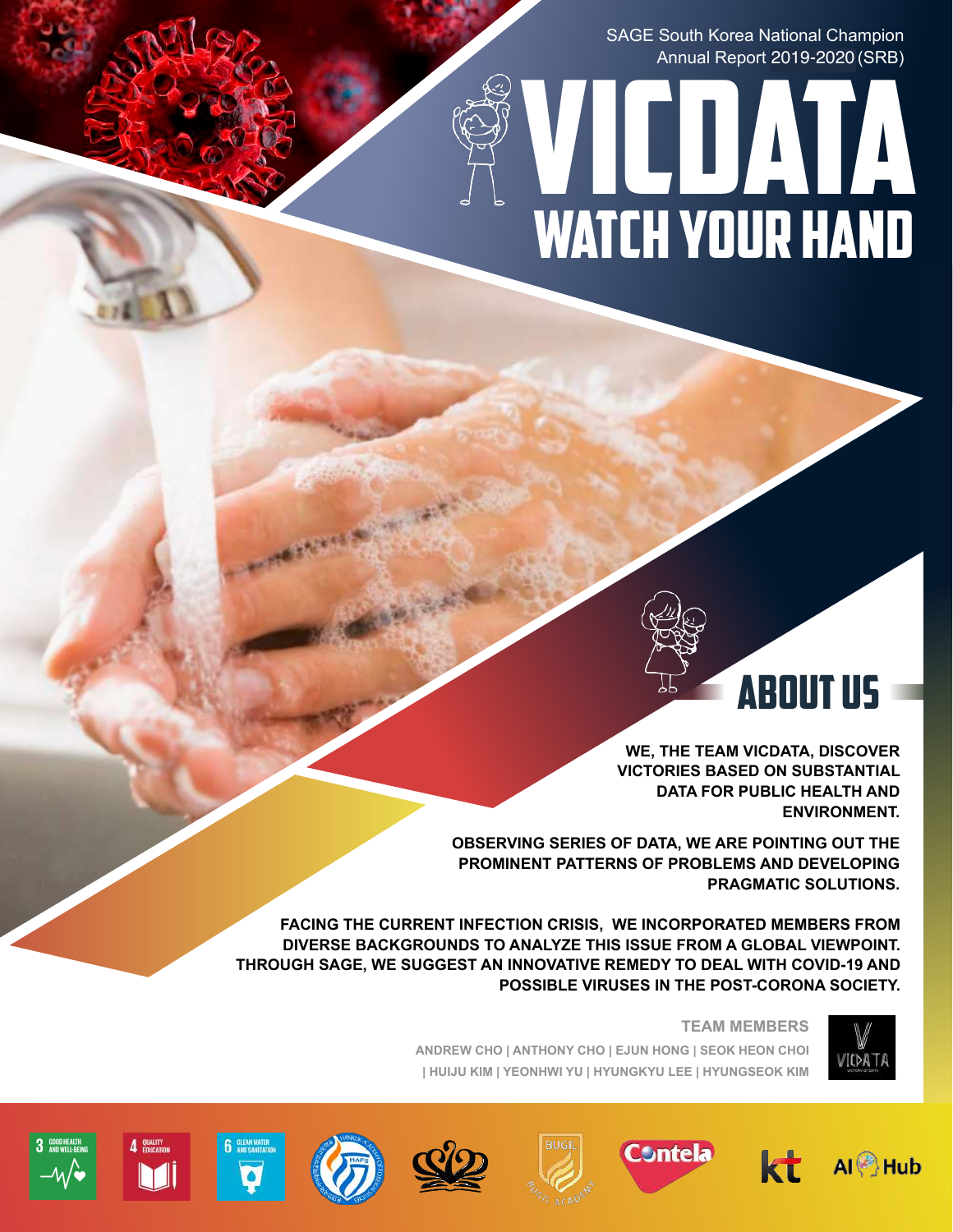# MAIN PROBLEM

On June 12th, South Korea proposed K-Quarantine Strategy. A K-Quarantine Strategy is based on 3T: Test-Trace-Treat. The strategy starts by testing symptomatic patients. Then, by tracing the confirmed patients through the epidemiological investigation, medical authorities track down even those who overlapped with the confirmed patients. Finally, confirmed patients and those caught by the epidemiological investigation are treated with two weeks of self-quarantine. With 3T, K-Quarantine Strategy primarily aims to prevent secondary infection.

Moreover, in response to the pandemic, the World Health Organization (WHO) encourages individuals to wash our hands for more than 30 seconds following the 12-step hand-washing guideline. According to Harvard Medical School, by washing our hands, individuals could remove 90% of the bacteria from our hands.

# Creativity & Innovation

#### oUR PROJECT watch your hand

We, the team VicData, present an innovative hygiene education al application *Watch Your Hand*. *Watch Your Hand* is an educational smartphone application designed to prevent the spread of COVID-19 and pandemics in the Post-Coronavirus World. We took issue with children's tendency to neglect to keep their hygiene even at such a COVID-19 crisis.

#### technology

Watch Your Hand utilizes Augmented Reality(AR) technology and Motion Detection technology to visualize cute bacterial characters on a smartphone screen when a camera recognizes a child's hand. Children will see how dirty their hands are by looking at such bacterial characters. To eliminate these bacterial characters, children would have to follow the '12-step hand-washing guidelines' presented by the World Health Organization (WHO) step by step. Then, utilizing data analytics and data visualization, Watch Your Hand would point out why and how users' hand washing methods are incorrect and correct them.

#### er i service and effects

wash their hand. Onlike the existing system, *watch Your Hand* goes<br>further from theory and teaches users how to wash their hands & properly. Through *Watch Your Hand*, users will be able to habituate While the current educational system only focuses on the theory, *Watch Your Hand* presents a service that pursues a **hands-on experience**. The existing educational system is very refined that students can merely learn hygiene theories. They will learn that washing hands would prevent viruses, but they will not know how to wash their hand. Unlike the existing system, *Watch Your Hand* goes proper methods of hand washing.

Despite such guidelines, many children tend to refuse washing their hands carefully- simply because it is not "fun." Making matters worse, as young children live with various age groups, they are likely to derive intergenerational secondary infection. Hence, we determined that we should develop a solution to maintain children's hygiene and block intergenerational infections.

Thereby, we present *Watch Your Hand*, a smartphone application that would assure children to wash their hands for more than 30 seconds in an entertaining, sensational way. *Watch Your Hand* would promote the K-Quarantine Strategy and alleviate worldwide concerns among minor's hygiene. As K-Quarantine Strategy became a worldwide benchmark, *Watch your hand* will be a cornerstone of global hygiene education. Thus, *Watch Your Hand* will significantly reduce children's virus infection rates and promote overall welfare.



# mechanism(1)

For starters, the recognition process occurs. AR technology displays 12 bacterial characters on the screen as if they are on the user's hand. Then, the game begins with the display of WHO's 12-step handwashing guideline. Users must follow the 12-step guideline precisely, and the motion detection technology will sense each step of the user's action.

For each step, if the detected motion matches the guideline, one of the bacterial characters will fade out, and the user will receive a point. After users have undergone all 12 steps, the system will notify them with their total scores on "Cleanity," *Watch Your Hand*'s score leaderboard. "Cleanity" will indicate the user's percentile compared to all the users worldwide; therefore, it will provide motivations for users to achieve a higher percentile.

In the end, the user will see which steps they've missed, and the system will visualize why and how they failed those steps. With this feedback, users will mend their incorrect actions and harness the correct mean of washing hands.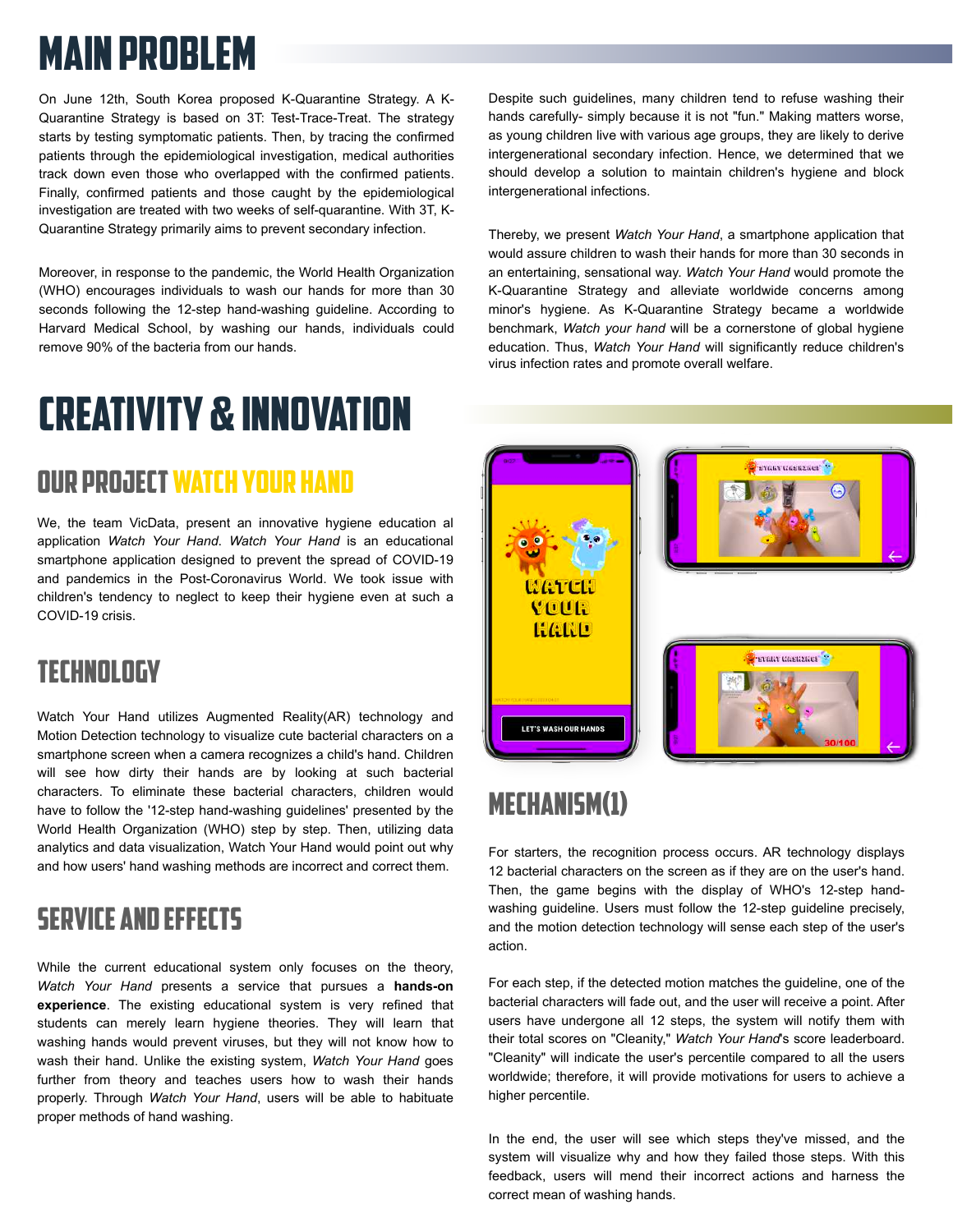# mechanism(2)



Visualization

**RESTART** 

# Expected benefit

# quantitative analysis

(1) The expected number of COVID-19 cases under the age of 18 is about 18,543 in the US.

(2) Burdensome Medical Cost: According to City University of New York Graduate School of Public Health and Health Policy, the average medical cost of each COVID-19 patients is \$3,045.

(3) Expected Economic Loss = \$3,045 \* 18,543 = \$ 56,463,435 +@ (depends on patients' conditions)

(4) Expected Reduced Medical Cost: \$ 11,292,687 (Expected Economic Loss \* 0.2)

(5) Reduced Medical Cost: According to PubMed, CAB Abstracts, Embase, Web of Science, and the Cochrane library, properly washing hands could cut at most 20% of infectious respiratory diseases.

## qualitative analysis

- (1) Can reach many audience: As Watch Your Hand is a smartphone application, it has high accessibility.
- (2) Motivation for Proper Care of One's Hygiene: The scoring system and display of "Cleanity" will trigger children's participation and competitiveness.



# Business operation

**Display Total Points** 

# crowdfunding \$1,035 **RAISED \$1,035 THROUGH CROWDFUNDING**

As of business operation, we held crowdfunding to raise company capital. Through gogetfunding.com, we raised \$1,035 and utilized it to purchase the software for the app development.

every step?



Then, we formed the prototype of Watch Your Hand and reached three businesses: Korea Telecom (KT), AI Hub, and Contela, inc. We received feedback from these businesses and even got a recognition from KT for developing innovation for the current COVID-19 crisis and the betterment of the society. Moreover, each business invested \$250, \$250, and \$300, respectively. Thus, we started our business with a total of \$1,835 as our capital.

## donation—sanitizer, masks

Also, we manufactured 500 Watch Your Hand sanitizers and donated them to Cheonan Local Center. Next, we produced 400 Watch Your Hand masks and donated them to Mohyeon Local Center. Through these donations, we could help many underprivileged people in Cheonan and Mohyeon. Moreover, on each sanitizer and mask, we attached the QR code, which links to the VicData homepage. With this method, we successfully promoted not only our sanitizer and mask but also smartphone application. From this operation, we simultaneously realized Social Contribution and promoted our business.



#### patent

We also applied for a technology patent in May 2020, and the patent is currently pending. Patent Application Number: **10-2020-0059397**.